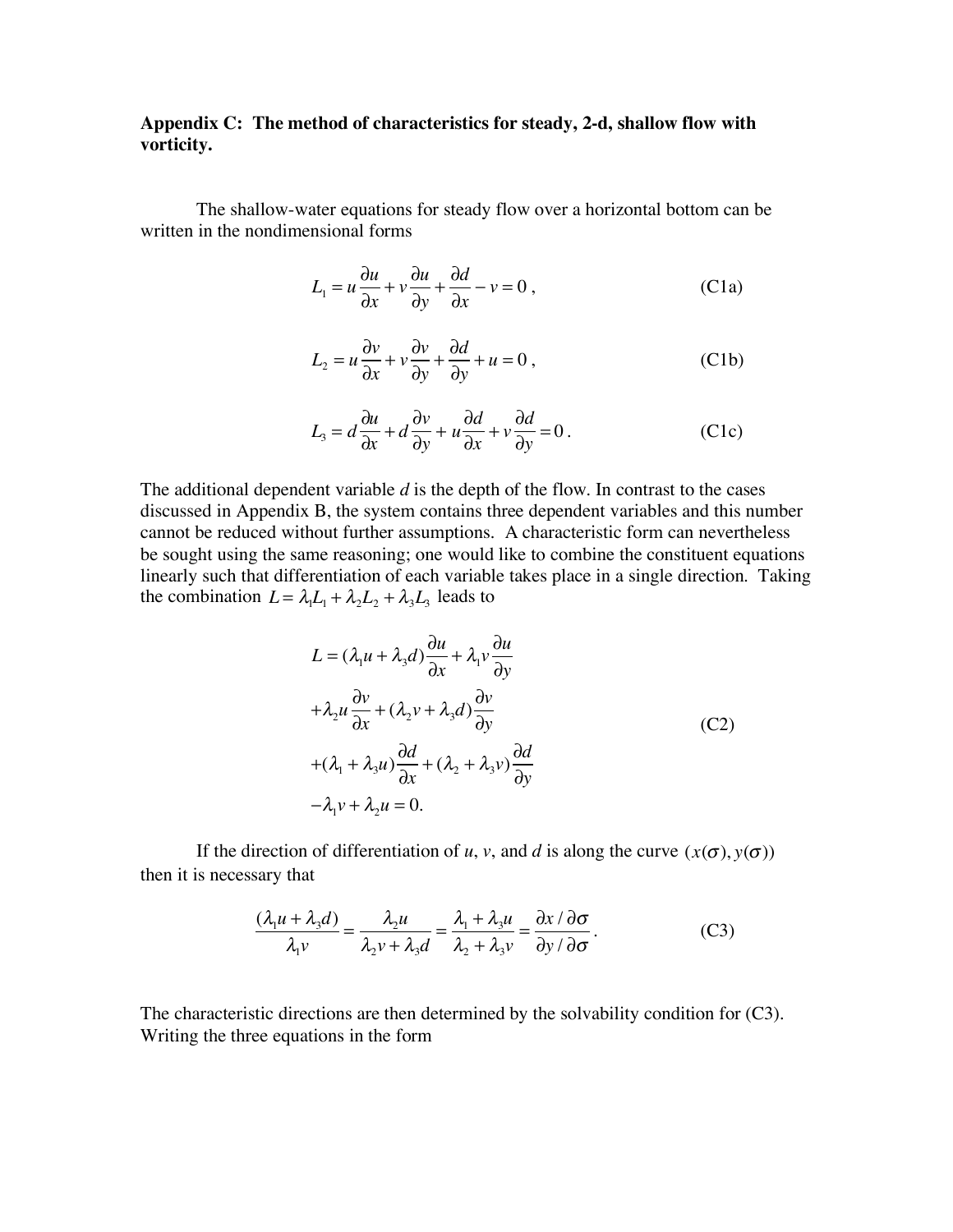$$
\begin{pmatrix}\nu \frac{\partial y}{\partial \sigma} - \nu \frac{\partial x}{\partial \sigma} & 0 & d \frac{\partial y}{\partial \sigma} \\
0 & u \frac{\partial y}{\partial \sigma} - \nu \frac{\partial x}{\partial \sigma} & -d \frac{\partial x}{\partial \sigma} \\
\frac{\partial y}{\partial \sigma} & -\frac{\partial x}{\partial \sigma} & u \frac{\partial y}{\partial \sigma} - \nu \frac{\partial x}{\partial \sigma}\n\end{pmatrix}\n\begin{pmatrix}\n\lambda_1 \\
\lambda_2 \\
\lambda_3\n\end{pmatrix} = 0
$$

and setting the determinant of the coefficient matrix to zero leads to

$$
\left(u\frac{\partial y}{\partial \sigma} - v\frac{\partial x}{\partial \sigma}\right) \left[\left(u\frac{\partial y}{\partial \sigma} - v\frac{\partial x}{\partial \sigma}\right)^2 - d\left(\left(\frac{\partial x}{\partial \sigma}\right)^2 + \left(\frac{\partial y}{\partial \sigma}\right)^2\right)\right] = 0\,. \tag{C4}
$$

One of the characteristic directions is the flow direction itself:

$$
\frac{\partial y/\partial \sigma}{\partial x/\partial \sigma} = \frac{v}{u}.
$$
 (C5)

The corresponding characteristic curves are just the streamlines of the flow and the characteristic equation expresses the conservation of the Bernoulli function along this path. [This constraint is absent in the *irrotational* case discussed in Example 1 of Appendix B because the Bernoulli function is uniform throughout the domain.] We will denote these curves using the subscript ψ*.*

The remaining two characteristic directions are obtained by setting the bracketed term in (C4) to zero. Rearrangement of this expression leads to (B19), and thus the second and third characteristic directions are the same as for the case of irrotational flow. The corresponding characteristic curves are again denoted  $C_{+}$  and  $C_{-}$  with corresponding parameters  $\sigma_{+}$  and  $\sigma_{-}$ . These curves cross streamlines at the Froude angle  $\pm A$ , where  $d = |(u, v)|^2 \sin^2 A$ , as shown in Figure 4.4.1a. The characteristic equations are obtained by multiplying (C2) by  $\partial x / \partial \sigma_{\pm}$ , leading to

$$
\frac{\partial x}{\partial \sigma_{\pm}} L_{1} = (\lambda_{1} u + \lambda_{3} d) \frac{\partial u}{\partial \sigma_{\pm}} + \lambda_{2} u \frac{\partial v}{\partial \sigma_{\pm}} + (\lambda_{1} + \lambda_{3} u) \frac{\partial d}{\partial \sigma_{\pm}} + (\lambda_{2} u - \lambda_{1} v) \frac{\partial x}{\partial \sigma_{\pm}}
$$
\n
$$
= \frac{\lambda_{3}}{u \frac{\partial y}{\partial \sigma_{\pm}} - v \frac{\partial x}{\partial \sigma_{\pm}}} \left\{ d \left( u \frac{\partial v}{\partial \sigma_{\pm}} - v \frac{\partial u}{\partial \sigma_{\pm}} \right) \frac{\partial x}{\partial \sigma_{\pm}} + \left( u \frac{\partial y}{\partial \sigma_{\pm}} - v \frac{\partial x}{\partial \sigma_{\pm}} \right) - d \frac{\partial y}{\partial \sigma_{\pm}} \right\} \frac{\partial d}{\partial \sigma_{\pm}} + d \left( u \frac{\partial x}{\partial \sigma_{\pm}} + v \frac{\partial y}{\partial \sigma_{\pm}} \right) \frac{\partial x}{\partial \sigma_{\pm}} = 0.
$$
\n(C6)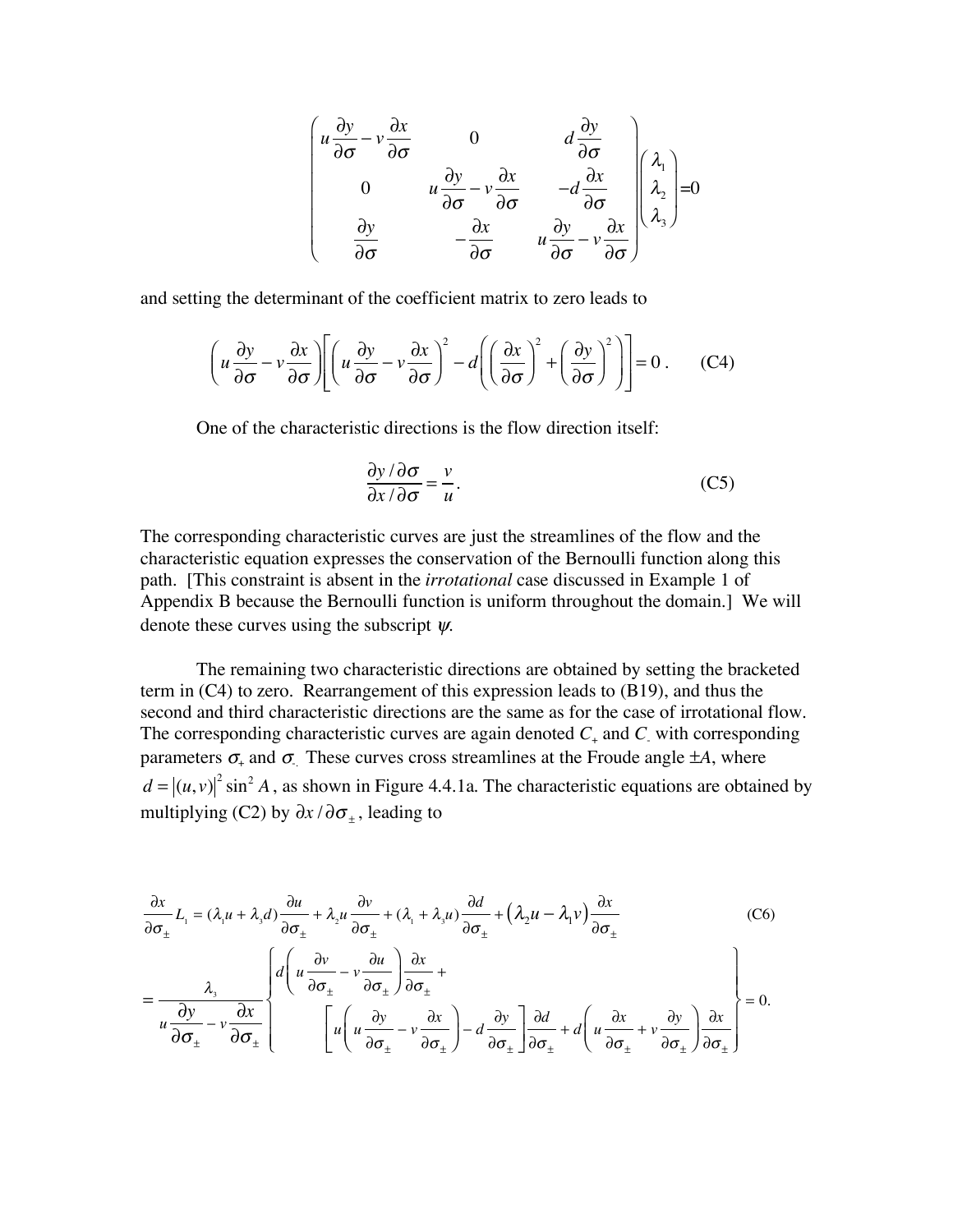The relationships  $\lambda_1$  =  $-d\frac{\partial y}{\partial x}$  $\partial \sigma_{_{\pm}}$ *u*  $\partial y$  $\partial\sigma_{_{\pm}}$  $-\nu$  $\partial x$  $\partial\sigma_{_{\pm}}$  $\lambda_3$  and  $\lambda_2 =$  $d\frac{\partial x}{\partial x}$  $\partial\sigma$ *u*  $\partial y$  $\partial\sigma_{_{\pm}}$  $-\nu$  $\partial x$  $\partial \sigma_{_{\pm}}$  $\lambda_3$ , both obtained from

(C3) have been used to obtain the second step. A convenient form of the characteristic equation is obtained by writing  $(C6)$  in terms of the variables  $|u|$  and  $\theta$ , where  $(u,v) = |u|(\cos\theta, \sin\theta)$ . As shown in Figure 4.4.1a, the characteristic curves  $C_+$  and  $C_-$  are inclined at the angle <sup>θ</sup>±*A* with respect to the *x*-axis and

$$
u\frac{\partial x}{\partial \sigma_{\pm}} + v\frac{\partial y}{\partial \sigma_{\pm}} = |\mathbf{u}| \frac{d\mathbf{x}}{d\sigma_{\pm}} \cos A, \qquad (C7a)
$$

$$
u\frac{\partial y}{\partial \sigma_{\pm}} - v\frac{\partial x}{\partial \sigma_{\pm}} = \pm |\mathbf{u}| \frac{d\mathbf{x}}{d\sigma_{\pm}} \sin A
$$
 (C7b)

and

$$
u\frac{\partial v}{\partial \sigma_{\pm}} - v\frac{\partial u}{\partial \sigma_{\pm}} = |\mathbf{u}|^2 \frac{d\theta}{d\sigma_{\pm}},
$$
 (C7c)

where

$$
\left| \frac{d\mathbf{x}}{d\sigma_{\pm}} \right| = \left[ \left( \frac{\partial x}{\partial \sigma_{\pm}} \right)^2 + \left( \frac{\partial y}{\partial \sigma_{\pm}} \right)^2 \right]^{1/2}
$$

Use of (C7) in the second equality of (C6) and division of the result by  $d$ **u** $(\partial x / \partial \sigma_{\pm})$  leads to

$$
|\mathbf{u}| \frac{\partial \theta}{\partial \sigma_{\pm}} + \frac{1}{|\mathbf{u}| d} C_L \frac{\partial d}{\partial \sigma_{\pm}} + \left| \frac{d\mathbf{x}}{d\sigma_{\pm}} \right| \cos A = 0 \text{ (on } C_{\pm}).
$$
 (C8)

where

$$
C_{L} = \frac{\left[\pm u \left| \mathbf{u} \right| \left| \frac{d\mathbf{x}}{d\sigma_{\pm}} \right| \sin A - d \frac{\partial y}{\partial \sigma_{\pm}} \right]}{\frac{\partial x}{\partial \sigma_{\pm}}} = \frac{\left[\pm v \left| \mathbf{u} \right| \left| \frac{d\mathbf{x}}{d\sigma_{\pm}} \right| \sin A + d \frac{\partial x}{\partial \sigma_{\pm}} \right]}{\frac{\partial y}{\partial \sigma_{\pm}}}, \quad (C9)
$$

and where the second equality follows from  $(A19)$ . The term  $C<sub>L</sub>$  can be further simplified by writing it as the linear combination  $C_L = \alpha C_L + \beta C_R$  where  $C_R$  represents the final expression in (C9),  $\alpha+\beta=1$ , and  $\alpha$  is chosen so that the terms proportional to  $\mu$ cancel. Thus